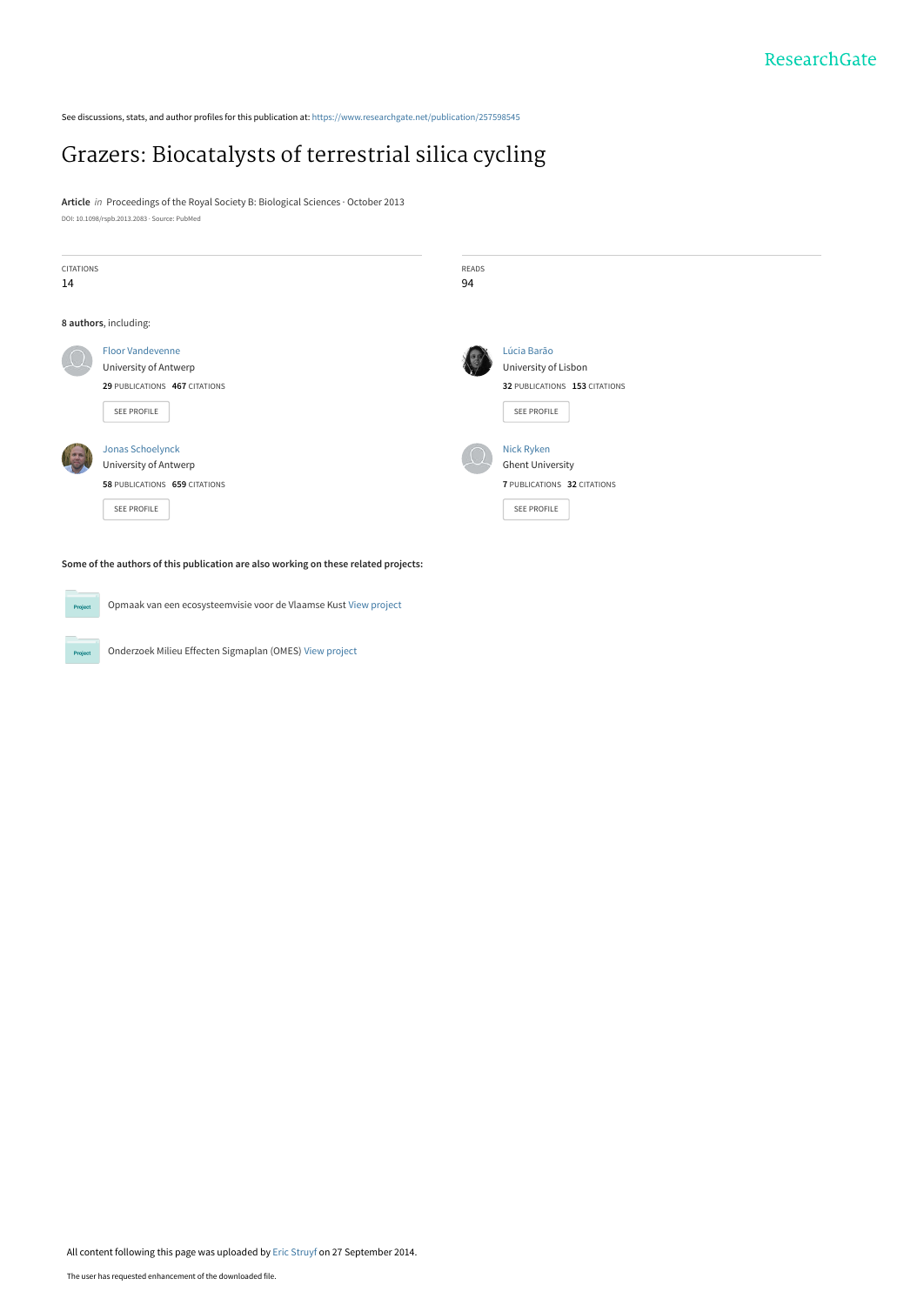

## rspb.royalsocietypublishing.org





Cite this article: Vandevenne FI, Barão AL, Schoelynck J, Smis A, Ryken N, Van Damme S, Meire P, Struyf E. 2013 Grazers: biocatalysts of terrestrial silica cycling. Proc R Soc B 280: 20132083.

http://dx.doi.org/10.1098/rspb.2013.2083

Received: 15 August 2013 Accepted: 16 September 2013

Subject Areas:

environmental science, ecology

#### Keywords:

herbivory, silica biogeochemistry, phytoliths, pastures, faeces deposition

#### Author for correspondence:

Floor Ina Vandevenne e-mail: [floor.vandevenne@ua.ac.be](mailto:floor.vandevenne@ua.ac.be)

Electronic supplementary material is available at<http://dx.doi.org/10.1098/rspb.2013.2083> or via<http://rspb.royalsocietypublishing.org>.



# Grazers: biocatalysts of terrestrial silica cycling

Floor Ina Vandevenne<sup>1</sup>, Ana Lúcia Barão<sup>1</sup>, Jonas Schoelynck<sup>1</sup>, Adriaan Smis<sup>1</sup> , Nick Ryken<sup>2</sup>, Stefan Van Damme<sup>1</sup>, Patrick Meire<sup>1</sup> and Eric Struyf<sup>1</sup>

<sup>1</sup> Research Group Ecosystem Management, University of Antwerp, Universiteitsplein 1, 2610 Wilrijk, Belgium <sup>2</sup>Department of Soil Management, University of Gent, Coupure Links 653, 9000 Gent, Belgium

Silica is well known for its role as inducible defence mechanism countering herbivore attack, mainly through precipitation of opaline, biogenic silica (BSi) bodies (phytoliths) in plant epidermal tissues. Even though grazing strongly interacts with other element cycles, its impact on terrestrial silica cycling has never been thoroughly considered. Here, BSi content of ingested grass, hay and faeces of large herbivores was quantified by performing multiple chemical extraction procedures for BSi, allowing the assessment of chemical reactivity. Dissolution experiments with grass and faeces were carried out to measure direct availability of BSi for dissolution. Average BSi and readily soluble silica numbers were higher in faeces as compared with grass or hay, and differences between herbivores could be related to distinct digestive strategies. Reactivity and dissolvability of BSi increases after digestion, mainly due to degradation of organic matrices, resulting in higher silica turnover rates and mobilization potential from terrestrial to aquatic ecosystems in non-grazed versus grazed pasture systems (2 versus 20 kg Si ha<sup>-1</sup> y<sup>-1</sup>). Our results suggest a crucial yet currently unexplored role of herbivores in determining silica export from land to ocean, where its availability is linked to eutrophication events and carbon sequestration through C–Si diatom interactions.

## 1. Introduction

Silica (Si, the element silicon is commonly referred to as silica in biogeochemistry, as it always occurs associated with oxygen [O] in ecosystems) deposition in plants is an inducible defence mechanism countering herbivore grazing and pathogen attack, especially in grasses (Poaceae) [\[1,2\]](#page-7-0). Si is taken up by roots as monosilicic acid  $[Si(OH)_4]$  from soil solution  $[3]$  $[3]$  $[3]$ , which is usually referred to as dissolved Si (DSi). Some of the silica is then laid down in the plant as opaline biogenic silica (BSi) structures  $[SiO<sub>2</sub>.nH<sub>2</sub>O; BSi]$ , commonly known as 'phytoliths' or 'silica bodies' [[4](#page-8-0),[5](#page-8-0)], in fillings of cell walls, cell interiors (lumina) and intercellular spaces. Silica bodies can particularly be abundant in the epidermis of grasses, ranging from 1–3% BSi by dry mass in dryland grasses  $[6]$ , up to  $10-15\%$  BSi in some wetland species  $[7]$  $[7]$ . As phytoliths are for a large part composed of durable, inorganic amorphous silica [\[8\]](#page-8-0), this renders them hard to consume for herbivores: high BSi concentrations in grass leaves have been correlated with high levels of leaf abrasiveness [[9,10](#page-8-0)]. Dietary silica is also able to physically erode insect mandibles [\[11,12](#page-8-0)] and teeth of vertebrate grazers [\[13](#page-8-0),[14\]](#page-8-0). Feeding on silica-rich diets negatively affects food digestibility [[15\]](#page-8-0), herbivore reproduction and growth rates [[16\]](#page-8-0), resulting in diet preference shifts [\[9\]](#page-8-0) and reduced bite rates or grazing pressure [[2](#page-7-0),[17\]](#page-8-0). This can have larger population scale consequences: plant-available Si concentrations and coupled Si-based defence mechanisms in grasses have been shown to trigger vole population dynamics [\[12](#page-8-0)], while plant Si availability can also impact the outcome of interspecific competition between grass species [[18\]](#page-8-0). There is thus a growing consciousness that Si is a key player in plant –herbivore ecological interactions, acting on community structure of both herbivores and the foraged vegetation.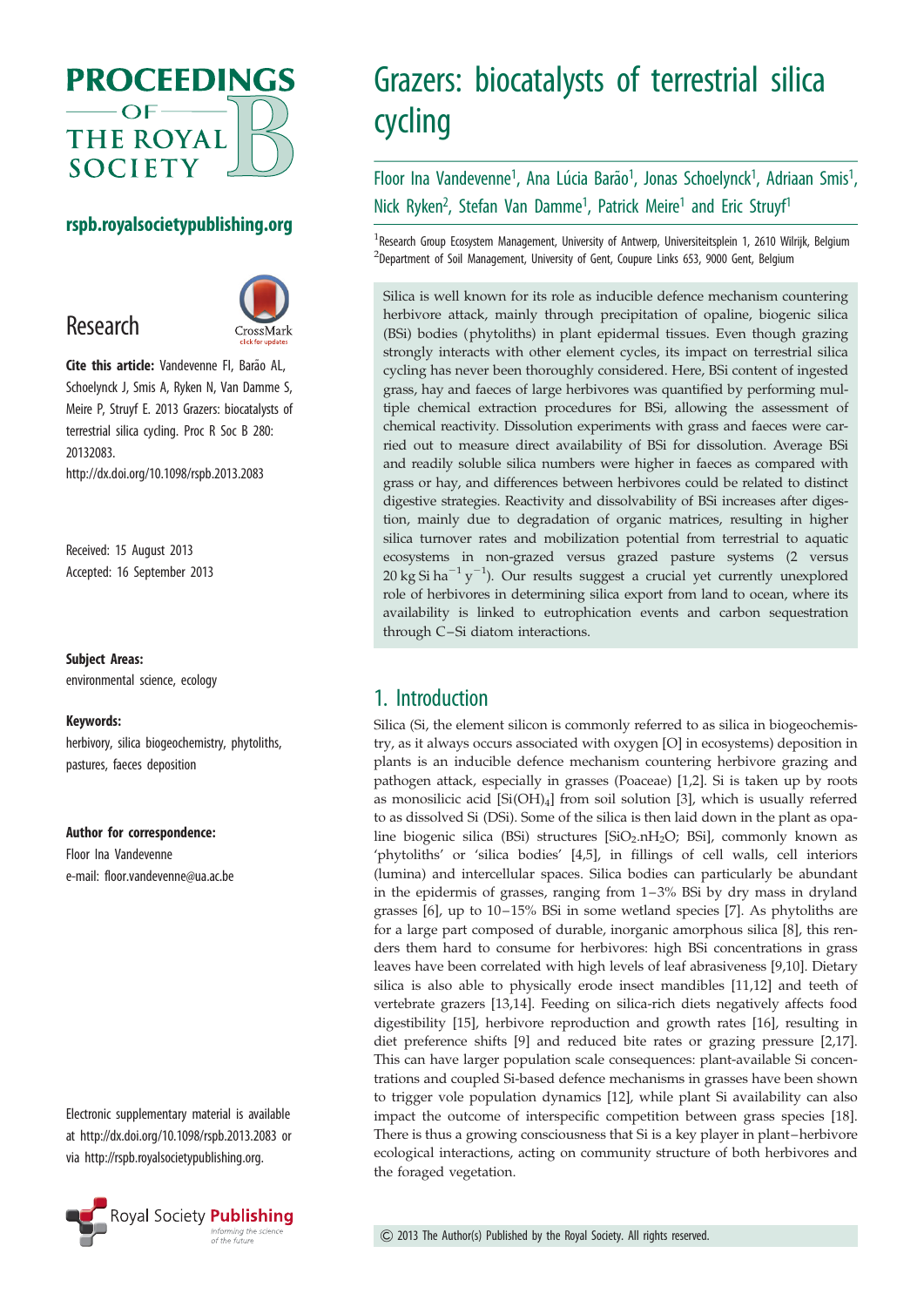However, little research has approached the interaction between herbivores and plant BSi in the context of biogeochemical Si cycling. This can be attributable to the fact that plant Si is usually assumed to be chemically inert [\[19](#page-8-0)], with most of it passing through the digestive system of herbivores without any severe degradation or absorption, e.g. for phytoliths in sheep and cow faeces [[4,6\]](#page-8-0). Our growing understanding of the importance of biological Si processing and the realization that even small shifts in terrestrial BSi reactivity could alter the balance between Si storage and export from ecosystems [\[20](#page-8-0)] challenges this paradigm. In the past decade, it has become clear that terrestrial ecosystems form filters between primary DSi mobilization from silicate weathering and its pathway towards coastal systems and the ocean, putting strong control on export fluxes of DSi and BSi to the coastal zone [\[20,21](#page-8-0)]. BSi fixation in terrestrial vegetation ranges worldwide from 60 to 200  $\mathrm{T}$ mol yr $^{-1}$ . This number largely exceeds (10–40 times) the yearly flux of dissolved and suspended biogenic Si towards the ocean [\[20\]](#page-8-0), where Si availability is linked to eutrophication events (especially in coastal zones [\[22\]](#page-8-0)) and to diatom Si–C interactions and C burial in the ocean deeps [\[23\]](#page-8-0). Human transformations of the landscape are strongly impacting on ecosystem Si processing, yet the processes and underlying mechanisms are still poorly understood. Changes in riverine DSi fluxes along a temperate European watershed [[24\]](#page-8-0) as well as lowered BSi soil stocks under sustained agricultural conditions have already been observed [\[25](#page-8-0)–[27](#page-8-0)]. Grasslands in particular play an important role in global Si cycling, showing a high capacity to store BSi as well as moving Si from relatively inert mineral silicate soil layers to biologically active soil horizons, by enhancing mineral weathering [\[28](#page-8-0)]. Changes in BSi reactivity and direct mobilization of BSi into DSi associated with digestion of grass biomass might therefore strongly alter the storage and recycling potential of BSi in the foraged grassland.

Considerable amounts of grass biomass yearly pass through herbivores' digestive tract systems in grassland systems worldwide. They typically account for 35 –55% of the annual above-ground net primary production (ANPP), from which a substantial part (i.e. 30 –40% of ANPP) is consumed by mammalian herbivores, with insects like grasshoppers using the remaining part (i.e. 5–15% of ANPP) [\[29](#page-8-0)]. Part of the ingested Si is dissolved in the digestive system fluids, from which only a negligible part is assimilated in the herbivore body (e.g. 0.01% for sheep [[6](#page-8-0)]). Si recovery is thus expected to be near complete, e.g. for humans [[30](#page-8-0)] and for animals [\[6,14](#page-8-0)]. Little or no research has, however, focused on the reactivity and the ecosystem redistribution of Si after passage through herbivores. We here hypothesize that the reactivity of BSi changes substantially upon this passage, both chemically and physically, analogous to the fate of diatom frustules in marine environments. Dissolvability of diatom BSi, in essence the same amorphous biogenic structure as phytoliths, is strongly enhanced after consumption by zooplankton and/or bacteria [[31\]](#page-8-0), mainly through the digestion of the organic matrix, frustule breakage and resulting increased surface area and bacterial encapsulation within faecal pellets [[32\]](#page-8-0). This process drives the efficient recycling of ocean BSi: 97% of all annually produced BSi in the oceans dissolves again. This biological recycling mechanism is essential to sustain ocean diatom productivity and associated foodwebs. In addition, terrestrial herbivores may enhance dissolution through a temperature effect. As the dissolution of BSi is endothermic, temperature positively affects both its dissolution kinetics and solubility [[33,34](#page-8-0)]. We thus hypothesize that grazing changes the distribution and dissolvability of BSi in grasslands, resulting in quick BSi turnover and increasing Si export capacity of grasslands.

To test this hypothesis, we analysed BSi in ingested grass, hay and faeces of four common grazers by performing multiple chemical extraction procedures for BSi that allow the assessment of chemical reactivity. In parallel, we performed dissolution experiments with grass and faeces to assess the direct availability of BSi for dissolution. We show that herbivory substantially increases reactivity of BSi in grasslands, resulting in a potentially strongly shifted balance of the sink versus source function of grasslands for Si.

## 2. Material and methods

#### (a) Sampling

In order to assess the impact of free-grazing versus stabled hayfed animals on Si cycling, sampling was conducted in early summer (June 2011) and in winter (February 2012). In summer, fresh above-ground biomass (hand-cut grass in  $0.25 \text{ m}^2$  quadrants) and fresh faeces samples from ruminants Bos primigenius taurus B. (cow) and Ovis aries L. (sheep), and non-ruminant Equus africanus asinus L. (donkey) and Equus ferus caballus B. (horse) were collected in grazed pastures during dry weather conditions. Animals were grazing at different fields: pasture 1 (3 ha) was grazed by six cows and two horses, pasture 2 (1 ha) was grazed by four donkeys and four sheep. Both pastures were situated in northern Belgium and are representative for intensively grazed pastures, typically found in Western Europe, characterized by high grazing pressure in summer (i.e. two livestock units per hectare for cattle) and poor in plant species composition (i.e. more than 90% dominated by Lolium spp.). Twenty fresh faeces samples (i.e. five replicates for each animal) and 10 fresh biomass samples (i.e. five replicate litter samples in each pasture) were collected. Similarly, in winter, hay samples (i.e. five replicates) and fresh faeces materials (i.e. five replicates per animal) were sampled from stabled ruminants (cow and sheep) and a non-ruminant (horse). All animals were fed from the same hay stock. Livestock owners' permission was given for taking the samples.

## (b) Chemical analysis

In order to assess the impact of herbivore digestion on Si concentration and reactivity, different chemical extraction procedures were conducted. Fresh grass litter (shoot and leaves) and hay samples were thoroughly rinsed with deionized water to remove all dust/soil contamination. Plant and faeces samples were dried at 70°C for 72 h, and wet and dry biomass were determined. Prior to Si extraction, dried plant samples were shredded by crushing with a mechanical mill (3-5 mm size).

#### (i) Total biogenic silica

Non-continuous extraction of BSi. Total BSi (mg  $g^{-1}$ ) was extracted twice from all samples (summer and winter campaign). The first extraction was done in  $0.1 M Na<sub>2</sub>CO<sub>3</sub> (BSi<sub>Na<sub>2</sub>CO<sub>3</sub>)</sub>$ ; the second in  $0.5$  M NaOH ( $BSi<sub>NaOH</sub>$ ). Both commonly used extracting agents were adopted here to increase comparability with other studies [[35](#page-8-0)]. Dried material (30 mg) was incubated in 25 ml of the respective alkaline extracting agent in a water bath at  $80^{\circ}$ C [[36](#page-8-0)]. After 4 h, the extracted fluid was passed through a  $0.45 \,\mu m$  filter (Chromafil A45-25), and analysed spectrophotometrically for DSi on an inductive coupled plasma atomic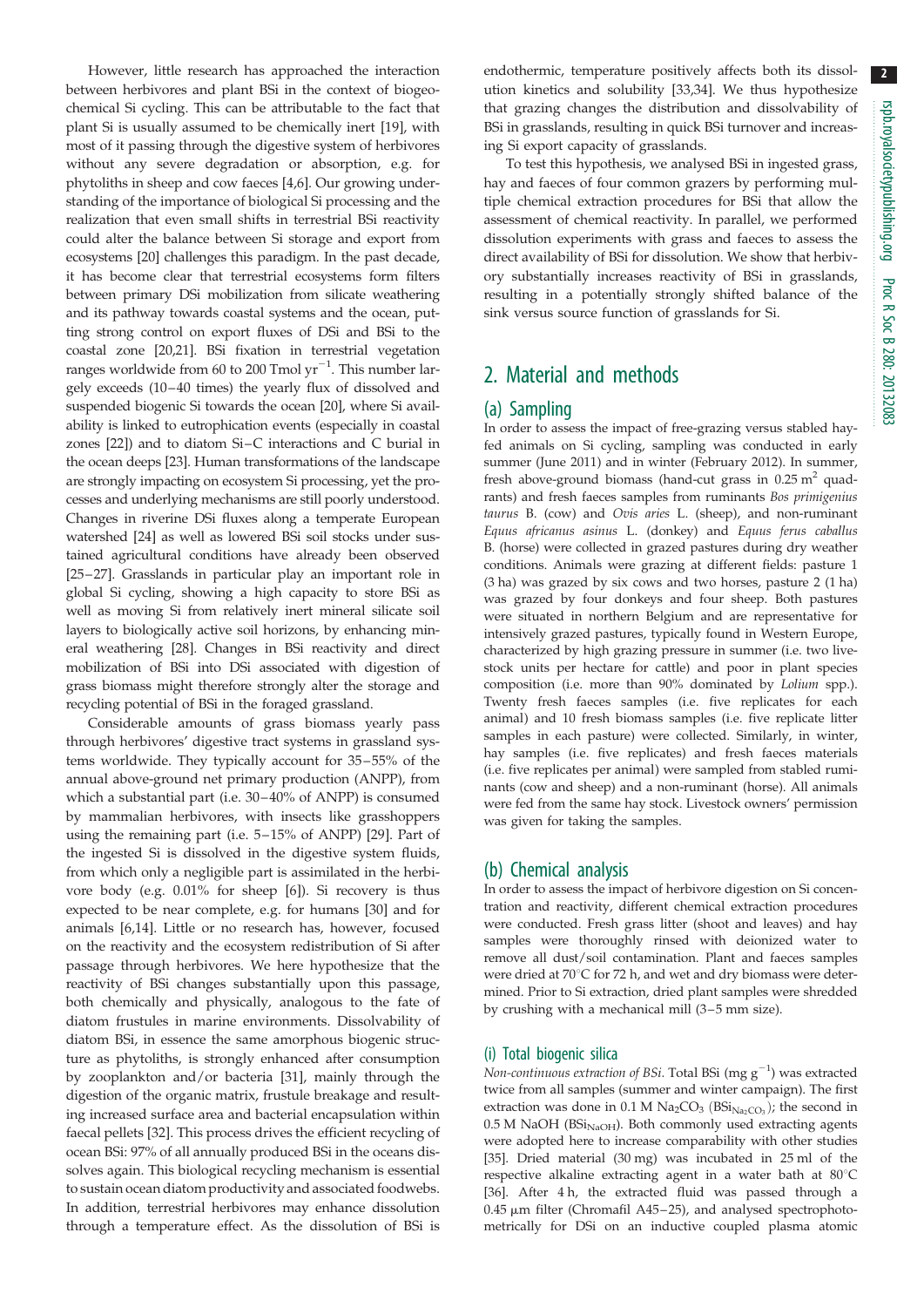<span id="page-3-0"></span>Table 1. Results derived from different chemical extraction techniques. From left to right: (1) total BSi content extracted in 0.1 M Na<sub>2</sub>CO<sub>3</sub> (BSi<sub>Na2CO3</sub>), (2) total BSi content extracted in 0.5 M NaOH (BSi<sub>NaOH</sub>), (3) DSi concentration after extraction in 0.01 M CaCl<sub>2</sub> (DSi<sub>CaCl2</sub>), (4) reaction order of the model where data were fit after continuous extraction of Si, (5) reactivity parameter k of fraction 1 (associated with certain percentage of BSi), (6) reactivity parameter of fraction 2 (if present) and (7) calculated differences in BSi between NaOH and Na<sub>2</sub>CO<sub>3</sub> extraction (NCI-BSi) expressed as percentage relative to BSi<sub>NaOH</sub>. Columns 4 to 6 are derived from the continuous extraction of BSi. NV, no value.

| sample               | BSi <sub>Na<sub>2</sub>CO<sub>3</sub></sub><br>(mg Si $g^{-1}$ ) | <b>BSi<sub>NaOH</sub></b><br>(mg Si $g^{-1}$ ) | DSi <sub>CaCl</sub><br>(mg Si $g^{-1}$ ) | order | $k_{1c}$<br>$(min^{-1})$ | $k_{2c}$<br>$\mathsf{(min}^{-1})$ | <b>NCI-BSi</b><br>(%)     |
|----------------------|------------------------------------------------------------------|------------------------------------------------|------------------------------------------|-------|--------------------------|-----------------------------------|---------------------------|
| pasture 1            | 4.0 $(1.3)^{a}$                                                  | 4.2 $(1.2)^a$                                  | $0.19(0.04)^{d}$                         |       | 0.35                     |                                   | $1.8 - 3.9^c$             |
| pasture 2            | 2.9 $(0.8)^a$                                                    | 3.2 $(1.0)^a$                                  | $0.16(0.018)^{d}$                        |       | 0.40                     |                                   | $2.8 - 17.3$ <sup>c</sup> |
| cow faeces summer    | $8.7$ $(1.1)^a$                                                  | 11.7 $(1.4)^a$                                 | $0.32$ $(0.12)^a$                        |       | 0.23                     |                                   | $26.0 - 27.0^{\circ}$     |
| sheep faeces summer  | 9.5 $(0.6)^a$                                                    | 10.1 $(0.5)^a$                                 | $0.48(0.03)^{a}$                         |       | 0.26                     |                                   | $2.2 - 9.7^{\circ}$       |
| horse faeces summer  | 10.8 $(0.5)^a$                                                   | 11.3 $(0.6)^d$                                 | $0.07$ $(0.009)^{d}$                     |       | $0.29(99)^{p}$           | 1.61 $(1)^{D}$                    | $2.6 - 10.9^{\circ}$      |
| donkey faeces summer | 10.8 $(0.7)^d$                                                   | 11.5(0.4)                                      | $0.33$ $(0.008)^a$                       |       | $0.24$ (55) <sup>b</sup> | $0.41~(45)^{b}$                   | $3.1 - 7.4^c$             |
| hay                  | 4.2 $(0.2)^d$                                                    | 4.7 $(0.4)^a$                                  | <b>NV</b>                                |       | $0.35(63)^{p}$           | $0.83(37)^{p}$                    | $5.5 - 18.0^{\circ}$      |
| cow faeces winter    | 14.6 $(0.9)^d$                                                   | 16.3 $(0.5)^a$                                 | <b>NV</b>                                |       | 0.29                     |                                   | $4.8 - 10.8^{\circ}$      |
| sheep faeces winter  | $8.5(0.5)^{a}$                                                   | 9.3 $(0.3)^a$                                  | <b>NV</b>                                |       | 0.23                     |                                   | $7.6 - 14.6^c$            |
| horse faeces winter  | 10.6 $(0.3)^a$                                                   | $10.9(0.6)^a$                                  | <b>NV</b>                                |       | 0.43                     |                                   | $0.2 - 7.9^{\circ}$       |

<sup>a</sup>Mean (s.d.).

<sup>b</sup>Values in parenthesis are % of BSi fraction associated with  $k_1$  and  $k_2$  reactivity parameter.<br><sup>C</sup>Pango (minimum maximum values) MCL BSi

Range (minimum –maximum values) NCI-BSi.

emission spectrophotometer (ICP-AES, Thermo Scientific, ICAP 6000 Series).

Continuous extraction of BSi. Representative samples for all replicate plant and faeces samples (summer and winter campaign) were also analysed for total BSi using a continuous extraction procedure. This procedure was adopted to study reaction kinetics during the extraction and to assess differences in chemical reactivity. The dried sample (100 mg) was put in a stainless steel vessel with 180 ml of 0.5 M NaOH. The vessel was then put in a water bath at  $85^{\circ}$ C and a constant motor mixed the soil sample into the solution. The sample was then fed into the continuous analyser (Skalar) and analysed for DSi with the spectophotometric molybdate blue method. Extensive intercalibration between ICP (see earlier) and spectrometry ensured optimal reproducibility between both. Each extraction had a total duration of 35 min. Extracted Si values were obtained each 15 s. Results were fitted into a second-order model (equation (2.1)) assuming that there are one or two Si fractions, with different reactivity, reflected by the parameter  $k$  ( $k_{BSi_1}$ ,  $k_{BSi_2}$ ).

$$
BSi_t = BSi_1 \times (1 - e^{k_{BSi_1} \times t}) + BSi_2 \times (1 - e^{k_{BSi_2} \times t}),
$$
\n(2.1)

where  $\text{BSi}_t$ , amount of extracted BSi at time t;  $\text{BSi}_1$ , total amount of BSi in fraction 1; BSi<sub>2</sub>, total amount of BSi in fraction 2;  $k_{BSi}$ , reactivity of BSi in fraction 1;  $k_{BSi}$ , reactivity of BSi in fraction 2; t, time.

#### (ii) Readily soluble silica

Calcium chloride  $(CaCl<sub>2</sub>)$  is a weak extracting agent, assumed to only extract the readily soluble Si fraction [[37](#page-8-0)], which can be used as an estimate of DSi availability for plants or as an equilibrium concentration for DSi in soil pore water [\[25\]](#page-8-0). All dried plant and faeces samples (2.0 g) from the summer campaign were shaken thoroughly for 16 h with 20 ml  $0.01$  M CaCl<sub>2</sub> solution in a 35 ml tube at  $20^{\circ}$ C [[25,38\]](#page-8-0). Extracted samples were then centrifuged at 4000 r.p.m. for 30 min and the supernatant was filtered over  $0.45 \mu m$  pore size (Chromafil A45-25). Si concentration  $(\text{mg Si}_{\text{CaCl}_2} \text{g}^{-1})$  was analysed by means of ICP-AES.

## (c) Experimental set-up: dissolution experiment

To mimic in situ reactivity of Si after digestion, Si dissolution from fresh faeces and hay (winter campaign) was monitored over different time intervals in rain water. Fresh material (3 g) was put in 200 ml plastic boxes and spread out evenly over the bottom surface (ca 40 cm<sup>2</sup>). Dissolution experiments were carried out for 24 h, subsamples were taken at 11 time intervals (2, 5, 10 and 30 min, and 1, 2, 5, 10, 15, 18, 24 h) for (i) hay, (ii) cow faeces, (iii) sheep faeces and (iv) horse faeces, in a dark incubator at  $20^{\circ}$ C. In total, 66 boxes were prepared for hay, cow, sheep and horse faeces: five replicates and one blank per time interval. At the start of each experiment, all boxes were filled with 30 ml air-captured rain water (pH: 6.64, conductivity 68.7  $\mu$ S cm<sup>-1</sup> and DSi: 0.04 mg l<sup>-1</sup>). At the above specified time intervals, 10 ml of solution was sampled from a box and filtered over a filter with  $0.45 \mu m$  pore size (Chromafil A45 –25); the sampled box was not further used. Solutions were analysed for DSi using ICP-AES.

## 3. Results

Detailed results of all extractions and experiments are available in the electronic supplementary material.

#### (a) Chemical extractions

#### (i) Total biogenic silica

Non-continuous extraction of BSi. Overall, BSi  $(mg g^{-1})$ extracted in  $0.5 M$  NaOH (BSi<sub>NaOH</sub>) showed higher values compared with samples extracted in  $0.1 M$   $Na<sub>2</sub>CO<sub>3</sub>$  $(BSi<sub>Na-CO<sub>3</sub>)</sub>$  (table 1). BSi concentration (both  $BSi<sub>NaOH</sub>$  and  $BSi_{Na_2CO_3}$ ; mg  $BSi g^{-1}$ ) of faeces samples were two to four times higher than for forage or hay (table 1). Except for stabled cow faeces,  $BSi<sub>Na<sub>2</sub>CO<sub>3</sub></sub>$  in faeces samples could be ordered based on their digestion system (ruminant versus non-ruminant): sheep  $<$  cow  $<$  horse  $<$  donkey.

Continuous extraction of BSi and reactivity parameters k. Extraction curves for faeces samples from cow and sheep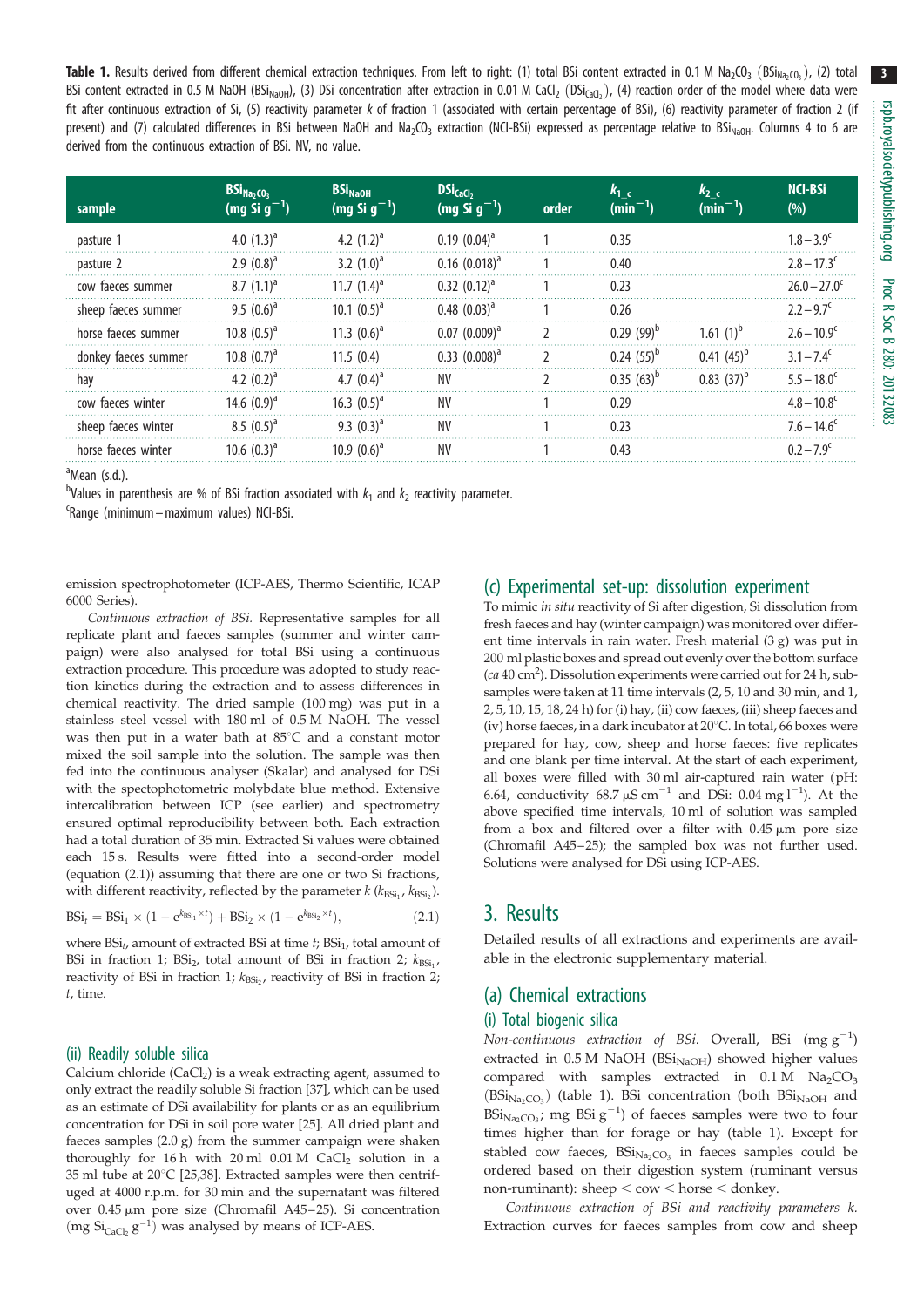

Figure 1. Dissolution of BSi in grass and faeces after exposure to rain water. Results, expressed as mg DSi  $I^{-1}$ , are plotted as mean values (symbols) and standard deviations (bars;  $n = 5$ ) for different series (cow faeces, sheep faeces, horse faeces and hay) during 24 h (1440 min). Blank rain water samples were also incubated and sampled per time step ( $n = 1$ ). The first 60 min of the dissolution experiment are visualized in detail in a smaller inset graph.

fitted to a first-order model, whereas donkey and horse samples fitted to a second-order model (i.e. with, respectively, only a  $k_1$  parameter and both a  $k_1$  and  $k_2$  reactivity parameter; [table 1\)](#page-3-0). Ruminant faeces yielded only one reactivity k parameter  $(k_1)$   $(k_1 = 0.23, 0.23, 0.26, 0.29$  for cow summer, sheep winter, sheep summer and cow winter, respectively; [table 1\)](#page-3-0). A second higher reactive fraction of BSi was present in both donkey ( $k_2 = 0.41$ ) and horse faeces ( $k_2 = 1.61$ ); this fraction is large (44% of total  $BSi<sub>NaOH</sub>$ ) in donkey, while negligible in horse (less than  $1\%$  of total  $BSi_{NaOH}$ ). The horse faeces sample occupied an intermediate position: it fitted to a first-order model, yet with a higher reactivity  $k_1$  parameter  $(k_1 = 0.43)$  as compared with cow and sheep faeces. Grass samples collected during the summer campaign consisted of one BSi fraction, with  $k_1$  parameters (0.35–0.40) around 30% higher than the first-order reactivity of BSi in faeces samples (0.23–0.29). Opposite, hay comprised two  $\text{BSi}_{\text{NaOH}}$  fractions. In the first fraction,  $63\%$  of  $BSi_{NaOH}$  was associated with a low-reactivity parameter  $k_1$  of 0.35, which is comparable with grass, whereas in the second fraction  $37\%$  of  $BSi_{NaOH}$  was highly reactive, with a reactivity parameter  $k_2 = 0.83$ .

#### (ii) Readily soluble silica

In general, readily soluble silica concentrations  $(Si_{CaCb})$  were higher and display more variation for faeces samples (0.06 – 0.50 mg  $DSi_{CaCl<sub>2</sub>} g^{-1}$ ) when compared with pasture forage (0.14–0.27 mg  $\text{Si}_{\text{CaCl}_2} \text{g}^{-1}$ ; [table 1](#page-3-0)). Cow faeces showed the highest variation for  $Si<sub>CaCl<sub>2</sub></sub>$  (0.16–0.43 mg  $DSi<sub>CaCl<sub>2</sub></sub> g<sup>-1</sup>$ ), readily soluble Si concentrations for horse faeces are very low yet consistent (0.061–0.082 mg  $DSi_{CaCl<sub>2</sub>} g^{-1}$ ).

#### (b) Dissolution experiment

Overall, leaching from faeces went three to five times faster as compared with hay (figure 1): after 24 h DSi from cow, sheep and horse faeces were, respectively, 5.1, 3.6 and 3.4 times higher as compared with DSi from hay. In a similar way as initial  $BSi_{Na_2CO_3}$  concentrations of faeces and hay, highest concentrations of DSi<sub>rain</sub> were found in cow faeces, followed by horse and sheep, whereas hay showed lowest values ([table 1](#page-3-0)). When expressed relatively to initial  $BSi<sub>Na</sub>,<sub>CO3</sub>$ , the percentage of mobilized Si after 24 h exposure to rain water in cow, horse and sheep faeces was, respectively, 60%, 16% and 8% of total  $BSi_{Na_2CO_3}$ , whereas this was only 4% in hay.

## 4. Discussion

Herbivores prove to be crucial in increasing the dissolution potential of BSi in grasslands, acting on Si turnover rates and mobilization potential on the ecosystem scale. This opposes the traditional viewpoint that BSi is largely unaffected by herbivore digestion, owing to its chemical inertness and passive transfer through the herbivore gut. More than 50% of the continents is nowadays grazed by either domestic or wild herbivores [\[39](#page-8-0)], and our results point to herbivore stimulation of continental Si fluxes and coupled C sequestration mechanisms.

#### (a) Grazers: biocatalysts of Si cycling

Cows are arguably the most important cultivated grazers: world's cattle population is estimated to be about 1.5 billion [[40](#page-8-0)]. Enrichment of BSi in cow faeces samples implies that cows' faeces are potential BSi dissolution and mobilization hotspots: higher amounts of DSi are dissolving from the faeces in both  $CaCl<sub>2</sub>$  and rainwater compared with grass litter/hay. One could easily think that faeces samples are leaching higher amounts of DSi because of higher initial BSi concentrations as compared with forage. Yet, it is clear from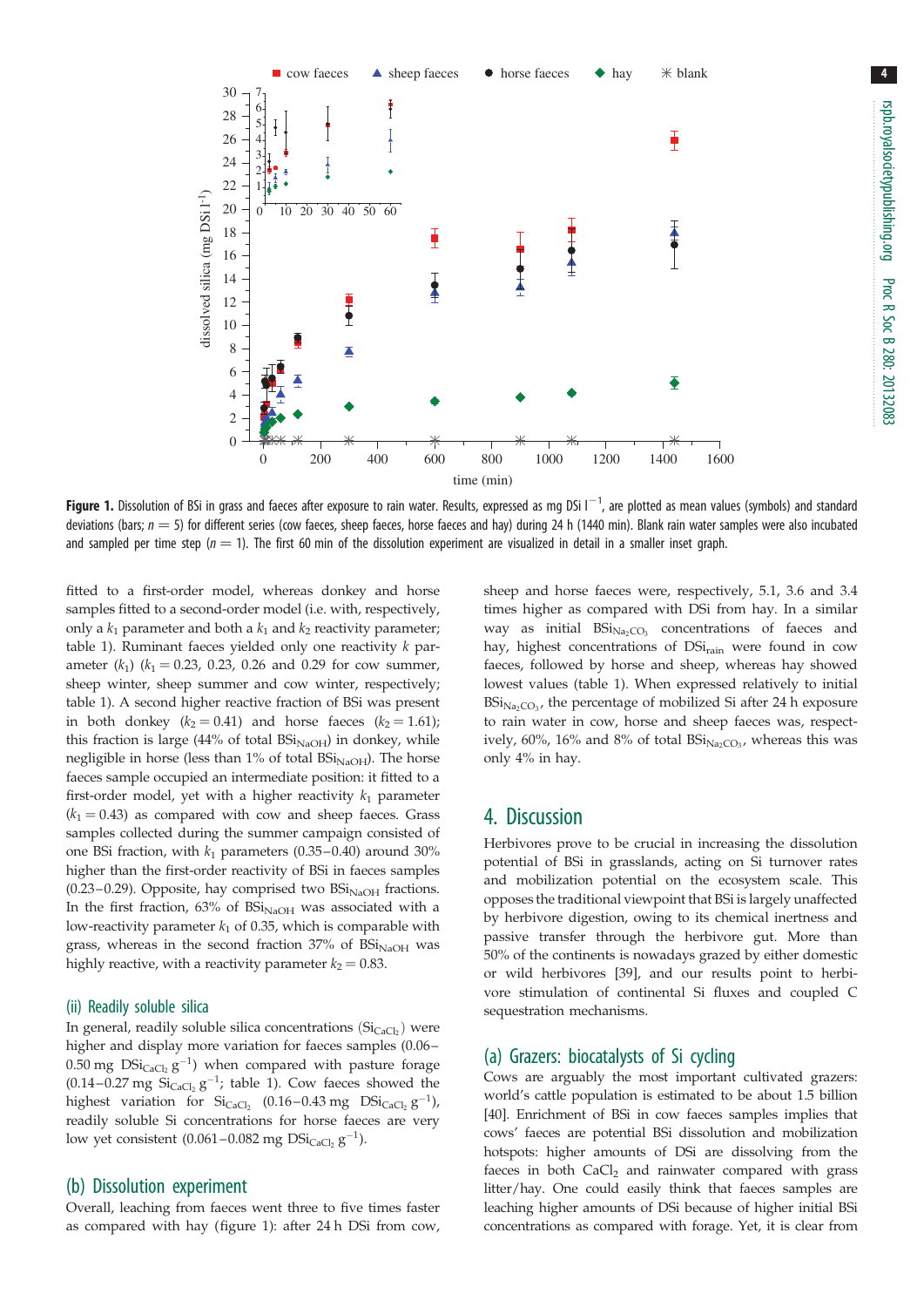

Figure 2. Schematic of the different BSi fractions in grass and the relative change in BSi fractions after digestion by herbivores. Non-extractable Na<sub>2</sub>CO<sub>3</sub> fraction (NCI-BSi) is depicted as a white bar, Na<sub>2</sub>CO<sub>3</sub> extractable fraction as a black bar and mobilization of DSi in urine as a yellow bar. As part of plant ingested Si in herbivores is released via urine, the relative portion of NCI-BSi is larger in faeces as compared with hay or grass.

our results that BSi transport through herbivore guts magnifies the reactivity of the BSi fractions compared with grasses. We hypothesize that this is related to the physical accessibility of BSi for dissolution and/or mobilization. Alkaline saliva production (pH around 8.3) and repeated chewing in cattle favours solubility of plant BSi [\[41\]](#page-8-0). Digestion removes a major fraction of organic matter in the grasses: the creation of hotspots of BSi thus coincides with increasing BSi directly available for dissolution (figure 2). This is strongly reminiscent of dissolution of diatom frustules in the ocean, where organic matrix attack by zooplankton and/or bacteria strongly increases BSi turnover rates [\[31\]](#page-8-0). At first sight contradictory, the digestion processes lowered the total reactivity parameter k of BSi in faeces with respect to forage or hay. However, it should be emphasized that this reactivity  $k$  reflects the 'full' intrinsic chemical reactivity of a ground sample. During chemical extraction under high temperature and strong alkaline conditions, all BSi in the ground sample is directly available for dissolution regardless of surrounding matrices. Part of the BSi is likely already mobilized in the urine after dissolution in cows. This will preferably be the most reactive BSi fractions, and this is reflected in the intrinsic chemical properties of the faeces, where the most reactive BSi has already been removed compared with the hay and grass.

The idea of herbivore-mediated BSi dissolution is supported by differences in digestive systems, representing (i) ruminants (cow and sheep) and (ii) hindgut fermenters (donkey and horse). Digestion efficiency increases with

food particles' mean retention time (MRT). The latter is influenced by digestion type and is higher in ruminants compared with hindgut fermenters [[42\]](#page-8-0). Ruminants are characterized by a long MRT, low food intake and a relatively high digestibility of organic matter and fibre  $(=cellulose + lignin)$ , particularly at high fibre content, whereas opposite strategies are observed in hindgut fermenters rendering lower digestibility rates [[42\]](#page-8-0). Indeed, donkey and horse faeces showed, consistently through the dataset, k-parameters which were reminiscent of the forage grass or hay, whereas for sheep and cow a larger decrease in chemical reactivity was observed (except for one negligible high-reactivity fraction in donkey). This supports our earlier hypothesis that intrinsic chemical reactivity of forage should become lower in faeces with longer residence times in the herbivore, as part becomes mobilized in the urine. Reactivity parameters are also different for hay and in situ sampled grass, where hay has a fraction not present in the field sampled grass, with a high intrinsic reactivity. Results from an earlier dissolution experiment with forage in the rumen of a cow showed that more DSi dissolves from old grass already impacted by some decomposition as compared with fresh grass and a change in the ratio between different Si fractions was observed [\[4\]](#page-8-0). Also microscopic evidence suggested that old grass leaves show more signs of internal mechanical damage which can explain the higher reactivity of BSi in hay.

In general, we conclude that the relative field availability of BSi for dissolution, compared with grass litter BSi, is strongly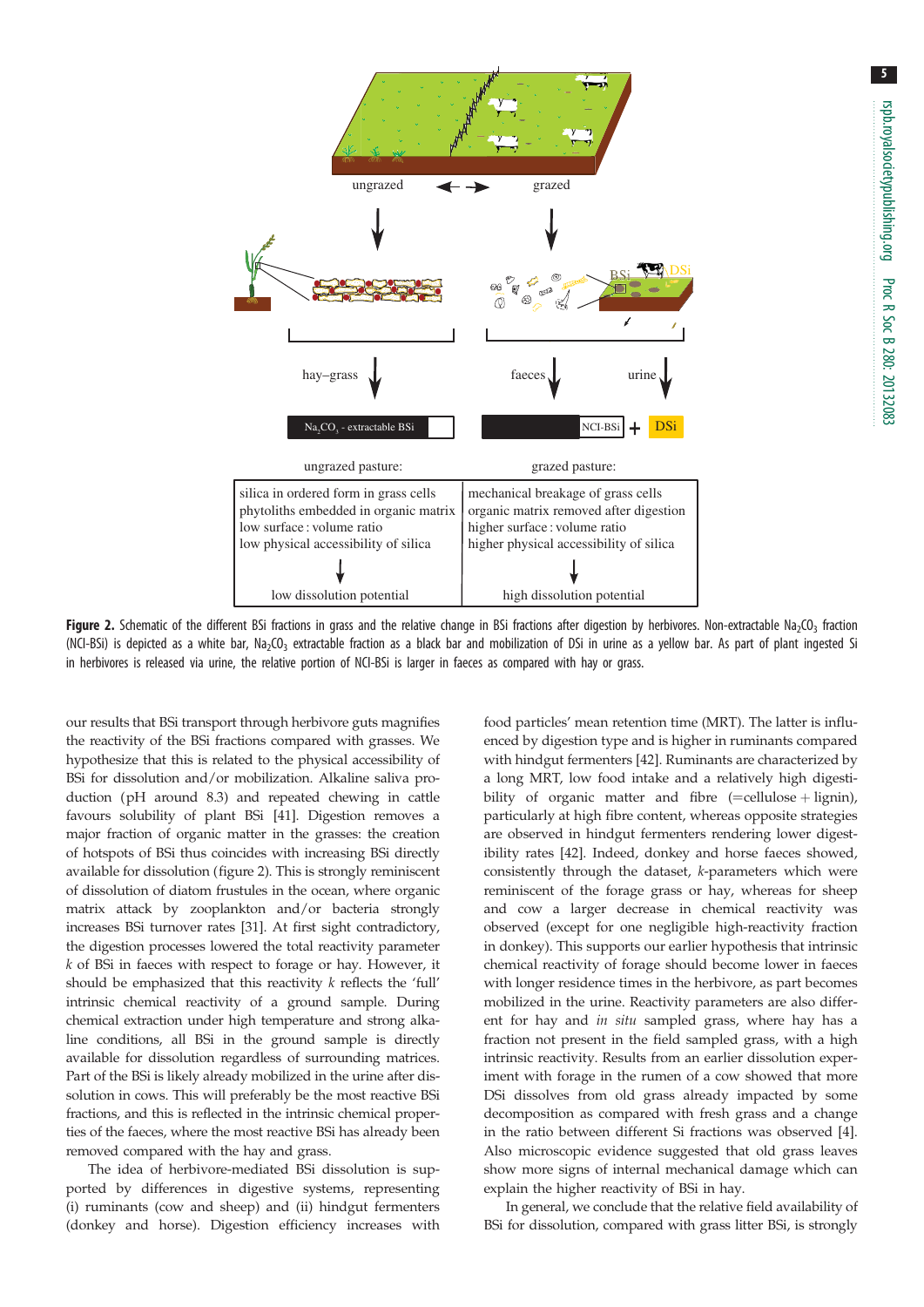

Figure 3. Schematic of hypothetical ungrazed (a) and grazed grassland, dominated by (b) cows and (c) horses or sheep. Annual net above-ground primary production (ANPP) is assumed to be the same for both systems (11 000 kg ha<sup>-1</sup> yr<sup>-1</sup>). All biomass is converted to litter, or all biomass is consumed by the grazers in the grazed systems. A biomass conversion ratio of 1:4 for grass versus faeces is suggested for all herbivores. Mobilization percentages for faeces are based on ranges (minimum– maximum values) obtained in the dissolution experiment after 24 h in rain water; for urine, a conservative estimation of 3% mobilization was used. White boxes represent annual biomass production (dry weight, expressed as kg ha $^{-1}$  yr $^{-1}$ ), black boxes and circles represent annual Si fluxes (expressed as kg Si $^{-1}$  ha yr $^{-1}$ ).

enhanced by herbivores, and that this is likely due to degradation of surrounding matrices during gut passage. The impact on these matrices should increase with increasing gut residence time. Yet also the chemical reactivity of BSi changes during gut passage resulting in different processes, including the preferential in-herbivore dissolution of high-reactivity phases, low-reactivity phases becoming more reactive during gut passage, as well as mobilization of part of the BSi in urine.

Urine production is thus a second way in which herbivores are directly mobilizing DSi from BSi stocks in grasslands. As it is true that 'what comes in, must go out' [\[6\]](#page-8-0), one can assume that BSi excreted in the faeces is equal in amount to initially ingested grass BSi. If part of the ingested BSi is directly mobilized as urine, this should be reflected in reactivity of faeces BSi. Differences between  $BSi_{NaOH}$  and  $BSi_{Na_2CO_2}$  for all samples indicate that a Na<sub>2</sub>CO<sub>3</sub>-inextractable BSi (NCI-BSi) phase exists ([table 1](#page-3-0)), with  $Na<sub>2</sub>CO<sub>3</sub>$  as the weakest of both extractants. Changes in % NCI-BSi (i.e. expressed as a fraction of total NaOH extracted BSi) between both foraged grass and faeces could indicate partial mobilization of the  $Na<sub>2</sub>CO<sub>3</sub>$  extractable fraction via urine. Overall faeces from non-stabled animals show higher NCI-BSi percentages as compared with foraged grass ([table 1](#page-3-0)). Cows here have largest NCI-BSi percentages, again pointing to cows as most efficient mobilizers of BSi. Increases in the percentage of % NCI-BSi between grass and faeces  $(0-20%)$  are comparable with other studies pointing to 1–10% of total ingested BSi mobilized in urine [\[4,6](#page-8-0)]. For stabled animals, hay displays equal fractions of NCI-BSi percentages with respect to faeces. This is likely due to the fact that the most readily soluble Si has already been released from the hay during storage.

## (b) Outlook: grass, grazers and their interaction and impact on the environment

It is clear that grazing will strongly increase the potential turnover of BSi, and thus also the potential DSi leaching from grasslands. We calculated total amounts of BSi dissolved for a grazed pasture system, respectively, for a cow-based and a non-cow-based system (i.e. horse/sheep), and compared this with an ungrazed pasture (figure 3). We simplified by assuming that all standing vegetation biomass in ungrazed systems will become litter (which is an overestimation) and that herbivores consume all ANPP. A conservative estimation of ANPP in temperate humid grasslands of 11 000 kg ha<sup>-1</sup> yr<sup>-1</sup> is used [[43](#page-8-0)]. Owing to constraints in measuring ANPP in grazed/ ungrazed systems and doubts whether or not grazing can enhance primary production [\[39,44\]](#page-8-0), we omitted any potential (positive) effect of grazing on biomass production in pastures. For all herbivores, a biomass conversion ratio of 1 : 4 was used in the calculation, congruent with a digestibility of 70–75%; which is the expected value for cattle in our study area [[45\]](#page-8-0). DSi mobilization in urine was based on our results and literature [[4,6\]](#page-8-0) conservatively put at 3%. Our estimate assumes that the 24 h dissolution potential in the dissolution experiment is indicative for the BSi mobilization potential under field conditions. This should not be considered as an exact number for mobilization rates of DSi from in situ grasslands. Field mobility strongly depends on factors such as rain intensity and frequency, water table and hydrology. However, our results do show the high potential of grazed pasture compared with ungrazed pasture to enhance DSi exports to adjacent rivers, owing to the higher turnover rate and leaching potential. In cow-based pastures, BSi mobilization ranges from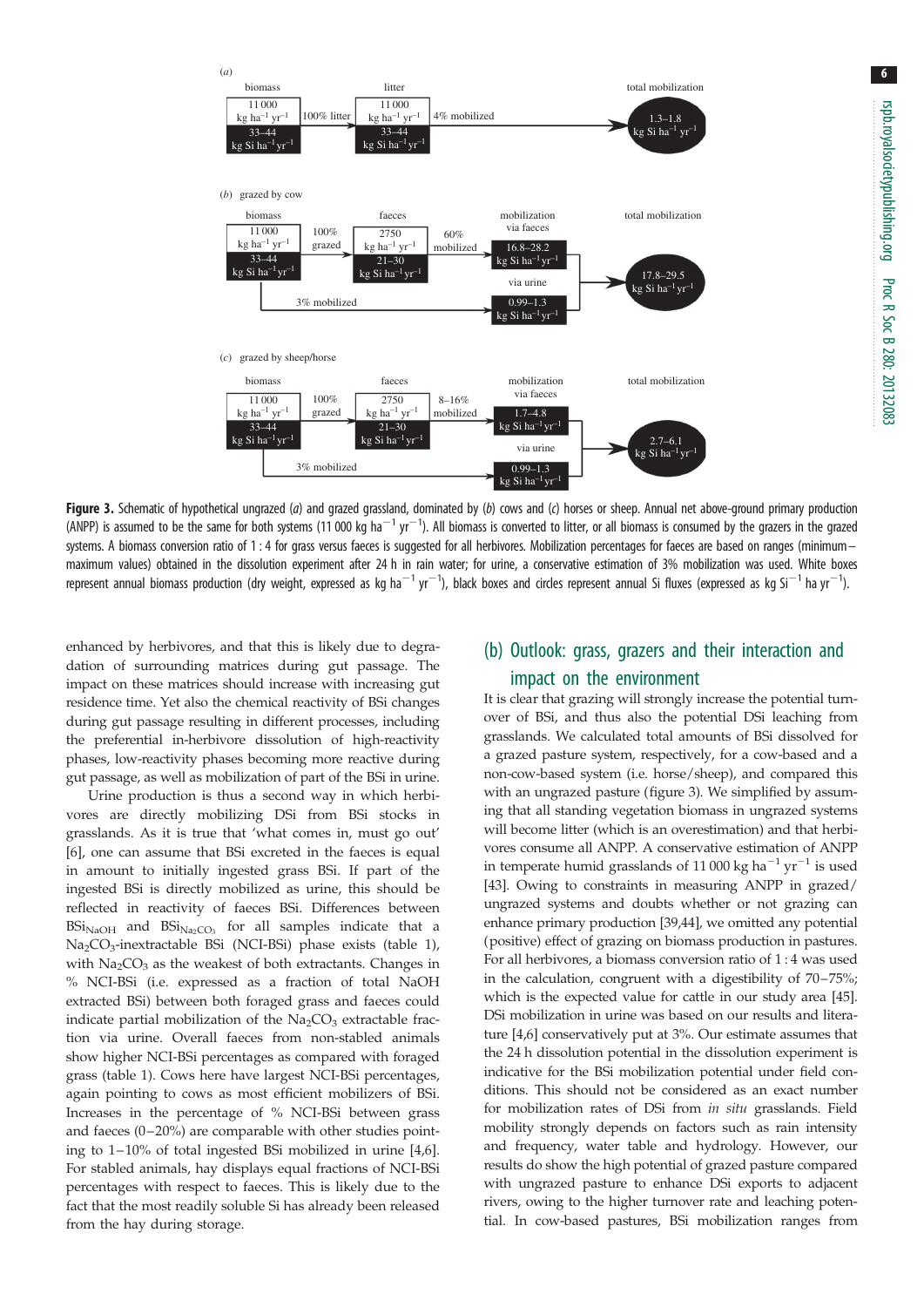<span id="page-7-0"></span>18 to 28 kg Si ha<sup>-1</sup> yr<sup>-1</sup>, which is 15 times higher than an ungrazed pasture  $(1.3-1.8 \text{ kg Si ha}^{-1} \text{ yr}^{-1})$ . The increased mobilization is lower for sheep and horse, but still amounts up to two and four times higher than an ungrazed pasture.

DSi export fluxes from grasslands range between 0.2 and 11 kg Si ha<sup> $-1$ </sup> yr<sup> $-1$ </sup> for dry and wet grasslands, respectively [\[28](#page-8-0)], and our extrapolation results fall in the same order of magnitude for both grazed and ungrazed systems. Importantly, intensive grazing drives potential export fluxes to the higher value ranges.

The above calculation and reasoning—although preliminary and entirely based on chemical analysis of BSi reactivity—show that grazing can have a tremendous impact on phytolith burial potential. Nevertheless, a thorough understanding of the exact mechanisms and processes occurring during Si-uptake and precipitation in plants and the impact of grazing and herbivore digestion is needed. Work on the functional role of Si in plants and its resulting impact on Si export fluxes is still in its infancy and a coordinated research effort of scientists from different disciplines is required (biogeochemistry, plant physiology, community ecology, etc.) [\[46](#page-8-0)]. Different morphologies of phytoliths, for example, have been assumed to impact dissolution with in general grass phytoliths dissolving more slowly as compared with forest silica bodies [\[47](#page-9-0)], making forests potentially larger exporters for DSi. Within a plant, Si can be precipitated as infillings of cells, with only small amounts of occluded organic matter, or Si can be deposited in the cell wall where it is laid down directly on carbohydrates [[5](#page-8-0)], and may form organosilicon complexes [[48](#page-9-0)]. It could be expected that the reactivity and accessibility of both types of phytoliths differs as cell wall silica exposes a larger surface area after breakdown and thus digestion. Detailed microscopic analysis is needed to further elucidate the impact of digestion on Si reactivity on the level of the plant cell. More specifically, the role of carbon occluded or associated with phytoliths needs to be addressed further [\[49](#page-9-0)], given that plant-available Si concentration has been shown to influence decomposition rate and turnover of C in reed litter [\[50\]](#page-9-0).

#### (c) Implications

Grazing is an important yet currently overlooked component of the Si cycle in grassland ecosystems, potentially increasing Si mobilization from grasslands by an order of magnitude, due to both changes in the physical properties of organic matrices (cf. zooplankton/bacteria in the ocean and diatom frustules) and changes in the intrinsic chemical reactivity of the BSi. Land cultivation and crop harvest were only recently acknowledged as an important driver for continental Si fluxes [\[24](#page-8-0)], with deforestation and land cultivation leading to strongly reduced continental Si export fluxes on timescales longer than 250 years. This study implies that also grazing can impact on continental Si mobilization. Whether or not the high reactivity and leaching potential of Si in a herbivore's excretion products can counteract to some extent decreased Si export fluxes from (cultivated) soils will be highly dependent on the way animal faeces is managed. Worldwide, (native) grasslands are converted to other land use types, mostly urban areas or agricultural land. Western European permanent pastures are scarce as they are often used in a crop-rotation system. Manure from (stabled) livestock might be restored to croplands, whereby it is spread evenly on land, becoming readily available for plant uptake from soil solution. Government environmental programmes, however, strictly limit the use of animal manure for reuse on arable land, and surplus manure is used in other applications preventing its return in the aquatic system (e.g. biofuels, sewage systems, etc.). It is clear that our new findings on Si reactivity in grazed systems could have far reaching consequences regarding management of pasture systems.

Interestingly, new light is shed on the coevolution of grasses, herbivores and diatoms. Expansion of grasses in the Early Miocene coincided with the origin of high-crowned teeth in grazing ungulates, which is assumed to be driven by the consumption of abrasive, silica-rich phytoliths in their grass forage [[51\]](#page-9-0). Massive accumulation of phytoliths in grassland systems has been considered to act as a key player to drive Miocene diatomite abundance and diversity in non-marine [[51\]](#page-9-0) and even marine sediment records [[52\]](#page-9-0). It was assumed that phytoliths were mobilized from grassland soils through wind, fire, run-off and/or dissolution to groundwater. Yet, solid causal evidence for the correlation between grass-diatom coevolution is lacking. We raise the hypothesis that enhanced reactivity of BSi owing to grazing is probably an important trigger for the biogeochemical link between grasses and diatoms during evolution, while the intensity of the herbivore effect will depend on factors such as temperature and wind conditions, hydrology, herbivore type, etc. Given the catalysing effect of herbivores on Si reactivity and leaching potential, we conclude that herbivores play a major role in Si delivery towards the aquatic system.

Acknowledgements. We thank two anonymous reviewers for their constructive comments and criticisms. F.V. wrote the first drafts of the manuscript, A.B. performed laboratory work on continuous extraction, F.V., J.S. and N.R. collected and analysed data and, E.S. and S.V.D. were involved in the manuscript and concept development from the start, all authors contributed substantially to discussion.

Funding statement. F.V. thanks Special Research Funding of the University of Antwerp (BOF-UA) for PhD fellowship funding, and T. Van der Spiet and A.Cools for laboratory analysis. A.S. and E.S. thank FWO (Research Foundation Flanders) for, respectively, PhD fellowship and postdoctoral research funding, J.S. thanks Agency for Innovation by Science and Technology (IWT) for personal research funding and FWO for funding the project 'Tracking the biological control on Si mobilization in upland ecosystems' (project no. G014609N). We thank BELSPO (Belgian Science Policy) for funding SOGLO (soils and global change).

## **References**

- 1. McNaughton SJ, Tarrants JL, McNaughton MM, Davis RH. 1985 Silica as a defense against herbivory and a growth promotor in African grasses. Ecology 66, 528– 535. ([doi:10.2307/1940401\)](http://dx.doi.org/10.2307/1940401)
- 2. Massey FP, Massey K, Ennos AR, Hartley SE. 2009 Impacts of silica-based defences in grasses on the feeding preferences of sheep. Basic Appl. Ecol. 10, 622 – 630. [\(doi:10.1016/j.baae.2009.04.004\)](http://dx.doi.org/10.1016/j.baae.2009.04.004)
- 3. Ma JF, Yamaji N. 2006 Silicon uptake and accumulation in higher plants. Trends Plant Sci. 11, 392-397. [\(doi:10.1016/j.tplants.](http://dx.doi.org/10.1016/j.tplants.2006.06.007) [2006.06.007](http://dx.doi.org/10.1016/j.tplants.2006.06.007))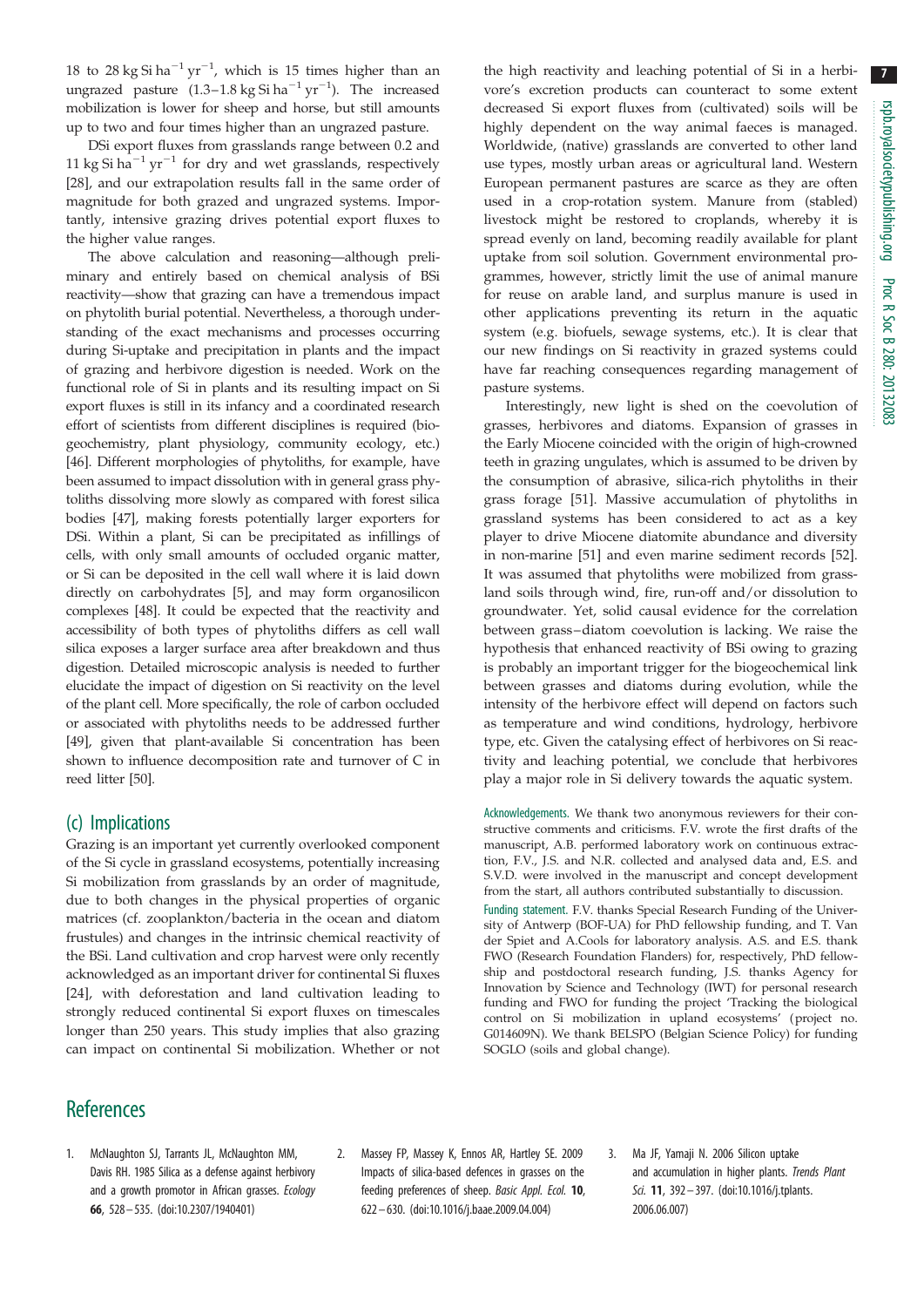- <span id="page-8-0"></span>4. Blackman E, Bailey CB. 1971 Dissolution of silica from dried grass in nylon bags placed in the rumen of a cow. Can. J. Anim. Sci. 51, 327– 332. ([doi:10.](http://dx.doi.org/10.4141/cjas71-045) [4141/cjas71-045](http://dx.doi.org/10.4141/cjas71-045))
- 5. Piperno D. 2006 Phytoliths: a comprehensive guide for archaelogists and paleoecologists. Lanham, MD: Altamira press. (A division of Rowman and Littlefield Publishers Inc., 238 p).
- 6. Jones LHP, Handreck KA. 1965 Relation between silica content of diet and excretion of silica by sheep. *J. Agr. Sci.* **65**, 129 – 134. [\(doi:10.1017/](http://dx.doi.org/10.1017/S0021859600085439) [S0021859600085439](http://dx.doi.org/10.1017/S0021859600085439))
- 7. Schoelynck J, Bal K, Backx H, Okruszko T, Meire P, Struyf E. 2010 Silica uptake in aquatic and wetland macrophytes: a strategic choice between silica, lignin and cellulose? New Phytol. 186, 385 – 391. [\(doi:10.1111/j.1469-8137.2009.03176.x](http://dx.doi.org/10.1111/j.1469-8137.2009.03176.x))
- 8. Fraysse F, Cantais F, Pokrovsky OS, Schott J, Meunier JD. 2006 Aqueous reactivity of phytoliths and plant litter: physico-chemical constraints on terrestrial biogeochemical cycle of silicon. J. Geochem. Explor. 88, 202– 205. ([doi:10.1016/j.](http://dx.doi.org/10.1016/j.gexplo.2005.08.039) [gexplo.2005.08.039\)](http://dx.doi.org/10.1016/j.gexplo.2005.08.039)
- 9. Massey FP, Hartley SE. 2006 Experimental demonstration of the antiherbivore effects of silica in grasses: impacts on foliage digestibility and vole growth rates. Proc. R. Soc. B 273, 2299 – 2304. [\(doi:10.1098/rspb.2006.3586](http://dx.doi.org/10.1098/rspb.2006.3586))
- 10. Massey FP, Ennos AR, Hartley SE. 2007 Grasses and the resource availability hypothesis: the importance of silica-based defences. J. Ecol. 95, 414– 424. [\(doi:10.1111/j.1365-2745.2007.01223.x](http://dx.doi.org/10.1111/j.1365-2745.2007.01223.x))
- 11. Kvedaras OL, Byrne MJ, Coombes NE, Keeping MG. 2009 Influence of plant silicon and sugarcane cultivar on mandibular wear in the stalk borer Eldana saccharina. Agr. Forest Entomol. 11, 301– 306. ([doi:10.1111/j.1461-9563.2009.00430.x](http://dx.doi.org/10.1111/j.1461-9563.2009.00430.x))
- 12. Massey FP, Hartley SE. 2009 Physical defences wear you down: progressive and irreversible impacts of silica on insect herbivores. *J. Anim. Ecol.* **78**, 281-291. [\(doi:10.1111/j.1365-2656.2008.01472.x\)](http://dx.doi.org/10.1111/j.1365-2656.2008.01472.x)
- 13. Baker G, Jones LHP, Wardrop ID. 1959 Cause of wear in sheep's teeth. Nature 184, 1583– 1584. [\(doi:10.1038/1841583b0](http://dx.doi.org/10.1038/1841583b0))
- 14. Hummel J, Findeisen E, Suedekum K-H, Ruf I, Kaiser TM, Bucher M, Clauss M, Codron D. 2011 Another one bites the dust: faecal silica levels in large herbivores correlate with high-crowned teeth. Proc. R. Soc. B 278, 1742– 1747. [\(doi:10.1098/rspb.](http://dx.doi.org/10.1098/rspb.2010.1939) [2010.1939\)](http://dx.doi.org/10.1098/rspb.2010.1939)
- 15. Hunt JW, Dean AP, Webster RE, Johnson GN, Ennos AR. 2008 A novel mechanism by which silica defends grasses against herbivory. Ann. Bot. 102, 653– 656. ([doi:10.1093/aob/mcn130](http://dx.doi.org/10.1093/aob/mcn130))
- 16. Basagli MAB, Moraes JC, Carvalho GA, Ecole CC, Gonçalves-Gervásio RdCR. 2003 Effect of sodium silicate application on the resistance of wheat plants to the green-aphids Schizaphis graminum (Rond.) (Hemiptera: Aphididae). Neotrop. Entomol. 32, 659– 663. ([doi:10.1590/S1519-](http://dx.doi.org/10.1590/S1519-566X2003000400017) [566X2003000400017\)](http://dx.doi.org/10.1590/S1519-566X2003000400017)
- 17. Cotterill JV, Watkins RW, Brennon CB, Cowan DP. 2007 Boosting silica levels in wheat leaves reduces

grazing by rabbits. Pest Manag. Sci.  $63$ ,  $247 - 253$ . [\(doi:10.1002/ps.1302\)](http://dx.doi.org/10.1002/ps.1302)

- 18. Garbuzov M, Reidinger S, Hartley S. 2011 Interactive effects of plant-available soil silicon and herbivory on competition between two grass species. Ann. Bot. 108, 1355 – 1363. ([doi:10.1093/aob/mcr230](http://dx.doi.org/10.1093/aob/mcr230))
- 19. Iller RK. 1955 The colloidal chemistry of silica and silicates. Ithaca, NY: Cornell University Press.
- 20. Struyf E, Conley D. 2012 Emerging understanding of the ecosystem silica filter. Biogeochemistry 107, 9 – 18. [\(doi:10.1007/s10533-011-9590-2\)](http://dx.doi.org/10.1007/s10533-011-9590-2)
- 21. Derry LA, Kurtz AC, Ziegler K, Chadwick OA. 2005 Biological control of terrestrial silica cycling and export fluxes to watersheds. Nature 433, 728-731. [\(doi:10.1038/nature03299](http://dx.doi.org/10.1038/nature03299))
- 22. Cloern JE. 2001 Our evolving conceptual model of the coastal eutrophication problem. Mar. Ecol. Prog. Ser. 210, 223– 253. [\(doi:10.3354/](http://dx.doi.org/10.3354/meps210223) [meps210223\)](http://dx.doi.org/10.3354/meps210223)
- 23. Ragueneau O, Schultes S, Bidle K, Claquin P, Moriceau B. 2006 Si and C interactions in the world ocean: importance of ecological processes and implications for the role of diatoms in the biological pump. Glob. Biogeochem. Cycle 20, GB4S02. [\(doi:10.](http://dx.doi.org/10.1029/2006gb002688) [1029/2006gb002688\)](http://dx.doi.org/10.1029/2006gb002688)
- 24. Struyf E et al. 2010 Historical land use change has lowered terrestrial silica mobilization. Nat. Commun. 1, 129. [\(doi:10.1038/ncomms1128\)](http://dx.doi.org/10.1038/ncomms1128)
- 25. Clymans W, Struyf E, Govers G, Vandevenne F, Conley DJ. 2011 Anthropogenic impact on amorphous silica pools in temperate soils. Biogeosciences 8, 2281– 2293. ([doi:10.5194/bg-8-](http://dx.doi.org/10.5194/bg-8-2281-2011) [2281-2011](http://dx.doi.org/10.5194/bg-8-2281-2011)).
- 26. Guntzer F, Keller C, Poulton P, McGrath S, Meunier J-D. 2011 Long-term removal of wheat straw decreases soil amorphous silica at Broadbalk, Rothamsted. Plant Soil 352, 173– 184. [\(doi:10.](http://dx.doi.org/10.1007/s11104-011-0987-4) [1007/s11104-011-0987-4\)](http://dx.doi.org/10.1007/s11104-011-0987-4)
- 27. Vandevenne F, Struyf E, Clymans W, Meire P. 2012 Agricultural silica harvest: have humans created a new loop in the global silica cycle? Front. Ecol. Environ. 10, 243 – 248. [\(doi:10.1890/](http://dx.doi.org/10.1890/110046) [110046](http://dx.doi.org/10.1890/110046))
- 28. Blecker SW, McCulley RL, Chadwick OA, Kelly EF. 2006 Biologic cycling of silica across a grassland bioclimosequence. Glob. Biogeochem. Cycle 20, Gb3023. ([doi:10.1029/2006gb002690](http://dx.doi.org/10.1029/2006gb002690))
- 29. Detling JK. 1988 Grasslands and savanna: regulation of energy flow and nutrient cycling by herbivores. Ecol. Stud. 67, 131– 147. [\(doi:10.1007/978-1-4612-](http://dx.doi.org/10.1007/978-1-4612-3842-3_7) [3842-3\\_7](http://dx.doi.org/10.1007/978-1-4612-3842-3_7))
- 30. Robberecht H, Van Cauwenbergh R, Van Vlaslaer V, Hermans N. 2009 Dietary silicon intake in Belgium: sources, availability from foods, and human serum levels. Sci. Total Environ. 407, 4777– 4782. [\(doi:10.](http://dx.doi.org/10.1016/j.scitotenv.2009.05.019) [1016/j.scitotenv.2009.05.019](http://dx.doi.org/10.1016/j.scitotenv.2009.05.019))
- 31. Bidle KD, Azam F. 1999 Accelerated dissolution of diatom silica by marine bacterial assemblages. Nature 397, 508. ([doi:10.1038/17351](http://dx.doi.org/10.1038/17351))
- 32. Loucaides S. 2009 Dissolution of biogenic silica: roles of pH, salinity, pressure, electrical charging and reverse weathering. Utrecht, The Netherlands: University of Utrecht.
- 33. Van Cappellen P, Qiu L. 1997 Biogenic silica dissolution in sediments of the Southern Ocean. I. Solubility. Deep Sea Res. Part II 44, 1109-1128. ([doi:10.1016/s0967-](http://dx.doi.org/10.1016/s0967-0645(96)00113-0) [0645\(96\)00113-0](http://dx.doi.org/10.1016/s0967-0645(96)00113-0))
- 34. Van Cappellen P, Qiu L. 1997 Biogenic silica dissolution in sediments of the Southern Ocean. II. Kinetics. Deep Sea Res. Part II 44, 1129 – 1149. ([doi:10.1016/s0967-0645\(96\)00112-9](http://dx.doi.org/10.1016/s0967-0645(96)00112-9))
- 35. Saccone L, Conley DJ, Koning E, Sauer D, Sommer M, Kaczorek D, Blecker SW, Kelly EF. 2007 Assessing the extraction and quantification of amorphous silica in soils of forest and grassland ecosystems. Eur. J. Soil Sci. 58, 1446– 1459. ([doi:10.1111/j.](http://dx.doi.org/10.1111/j.1365-2389.2007.00949.x) [1365-2389.2007.00949.x\)](http://dx.doi.org/10.1111/j.1365-2389.2007.00949.x)
- 36. DeMaster DJ. 1981 The supply and accumulation of silica in the marine environment. Geochim. Cosmochim. Acta 45, 1715 – 1732. ([doi:10.1016/](http://dx.doi.org/10.1016/0016-7037(81)90006-5) [0016-7037\(81\)90006-5](http://dx.doi.org/10.1016/0016-7037(81)90006-5))
- 37. Berthelsen S, Noble A, Garside A. 2001 Silicon research down under: past, present, and future. In Silicon in agriculture (eds LE Datnoff, G Snyder, G Korndörfer), pp. 241–256. Amsterdam, The Netherlands: Elsevier.
- 38. Höhn A, Sommer M, Kaczorek D, Schalitz G, Breuer J. 2008 Silicon fractions in histosols and gleysols of a temperate grassland site. J. Plant Nutr. Soil Sci. 171, 409–418. [\(doi:10.1002/jpln.200625231](http://dx.doi.org/10.1002/jpln.200625231))
- 39. Frank DA, Kuns MM, Guido DR. 2002 Consumer control of grassland plant production. *Ecology* 83, 602– 606. [\(doi:10.2307/3071865](http://dx.doi.org/10.2307/3071865)).
- 40. Thornton PK. 2010 Livestock production: recent trends, future prospects. Phil. Trans. R. Soc. B 365, 2853– 2867. ([doi:10.1098/rstb.2010.0134](http://dx.doi.org/10.1098/rstb.2010.0134))
- 41. Bailey CB, Balch CC. 1961 Saliva secretion and its relation to feeding in cattle. Brit. J. Nutr. 15, 383– 402. [\(doi:10.1079/BJN19610048\)](http://dx.doi.org/10.1079/BJN19610048)
- 42. Steuer P, Sudekum KH, Muller DWH, Franz R, Kaandorp J, Clauss M, Hummel J. 2011 Is there an influence of body mass on digesta mean retention time in herbivores? A comparative study on ungulates. Comp. Biochem. Physiol. A Mol. Integr. Physiol. 160, 355– 364. ([doi:10.1016/j.cbpa.2011.](http://dx.doi.org/10.1016/j.cbpa.2011.07.005) [07.005](http://dx.doi.org/10.1016/j.cbpa.2011.07.005))
- 43. Scurlock JMO, Johnson K, Olson RJ. 2002 Estimating net primary productivity from grassland biomass dynamics measurements. Glob. Change Biol. 8, 736 – 753. [\(doi:10.1046/j.1365-2486.2002.](http://dx.doi.org/10.1046/j.1365-2486.2002.00512.x) [00512.x](http://dx.doi.org/10.1046/j.1365-2486.2002.00512.x)).
- 44. McNaughton SJ, Milchunas DG, Frank DA. 1996 How can net primary productivity be measured in grazing ecosystems? Ecology 77, 974– 977. [\(doi:10.](http://dx.doi.org/10.2307/2265518) [2307/2265518](http://dx.doi.org/10.2307/2265518))
- 45. Tamminga S, Aarts F, Bannink A, Oenema O, Monteny GJ. 2004 Actualisering van geschatte N en P excreties door rundvee. Wageningen, The Netherlands: Milieu en Landelijk gebied 25; 48 p.
- 46. Schoelynck J, Müller F, Vandevenne F, Bal K, Barão L, Smis A, Opdekamp W, Meire P, Struyf E. 2013 Silicon– vegetation interaction in multiple ecosystems: a review. J. Veg. Sci. ([doi:10.1111/jvs.](http://dx.doi.org/10.1111/jvs.12055) [12055\)](http://dx.doi.org/10.1111/jvs.12055)